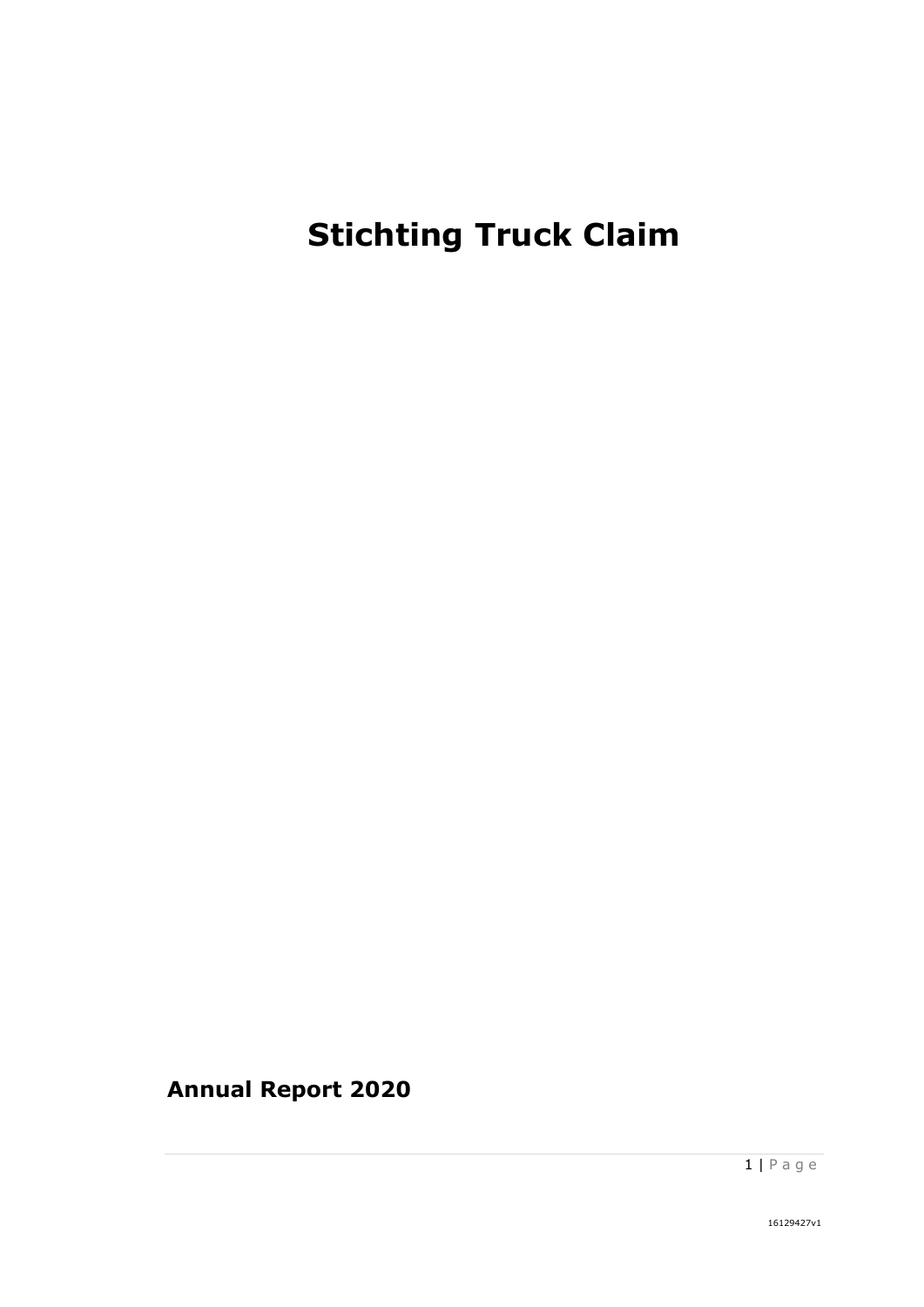# **Table of Contents**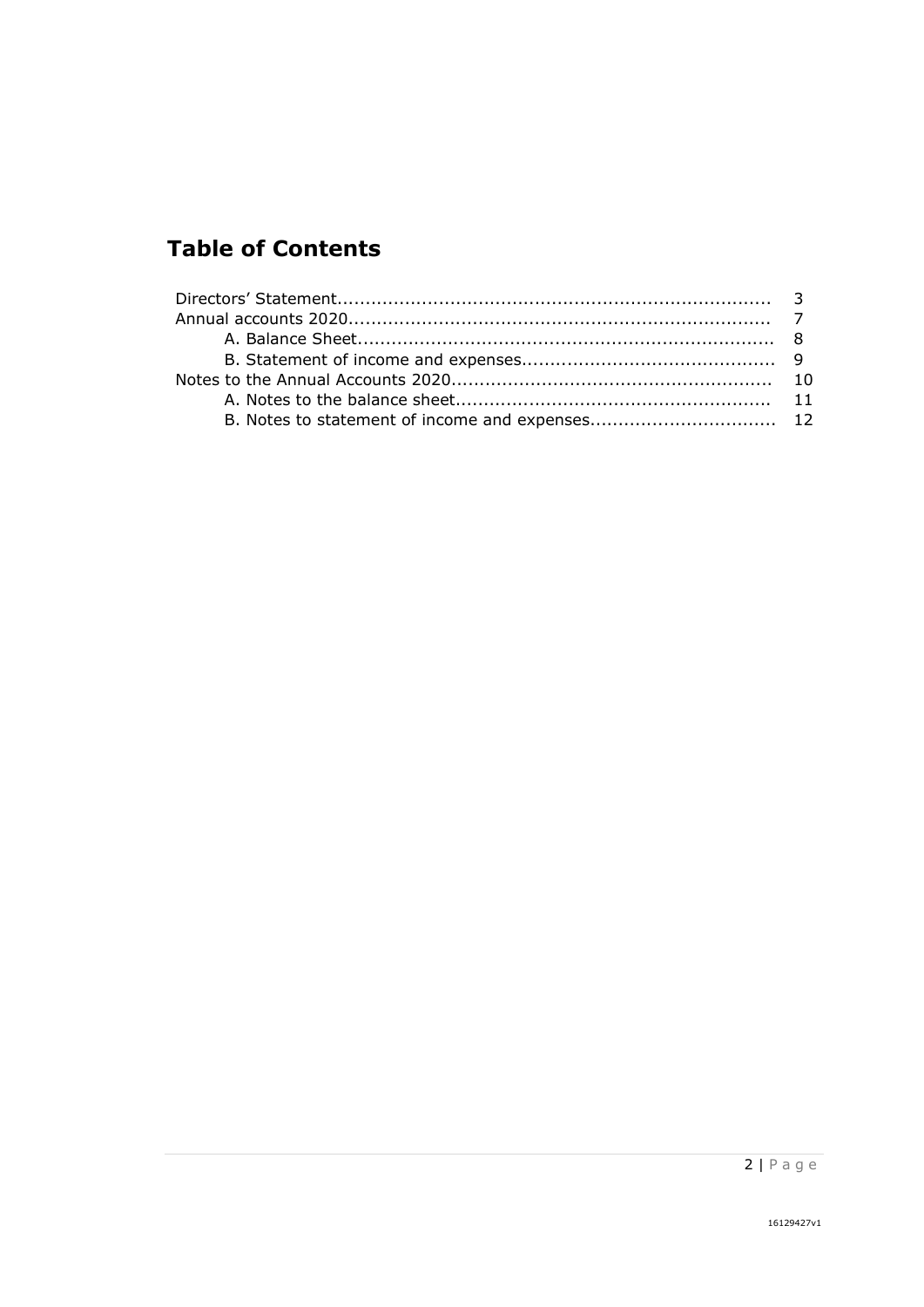## **Directors' Statement**

#### *Mission*

Stichting Truck Claim is a non-profit Dutch foundation with its registered seat in Rotterdam, the Netherlands.

#### *Representation*

The foundation represents the interests of professional users, being transport companies that have bought or leased one or more trucks or truck combinations in the period 1997-2011, and have paid too much for the purchase or lease of these trucks or truck combinations, and are not engaged in any civil proceedings against one or more truck manufacturers in connection with the cartel.

#### *Objective and approach*

The foundation was incorporated on 1 December 2016 to recoup the damages that have been incurred by trucking companies as a result of the truck cartel. The foundation intends to obtain redress for these affected companies from the truck manufacturers in two ways:

- Settlement The objectives of the foundation are drafted in light of the primary goal of concluding a fair and reasonable solution for all involved parties by means of reaching a collective settlement.
- Litigation If (one or multiple) truck manufacturer(s) would not be willing to pursue an out of court solution the Dutch legal system enables the foundation to litigate on the merits of the case in the Netherlands.

By virtue of its articles of association the foundation is allowed to collect claims of affected companies and subsequently file one or more lawsuits in order to obtain redress for these companies.

#### *Governance*

#### *Management Board*

The foundation is governed and represented by the management board. The management board is responsible for the strategy, financial policy and day-to-day business of the foundation. In 2020, the management board consisted of Mr Cornelis den Ouden. The foundation is currently looking for opportunities to further expand the management board.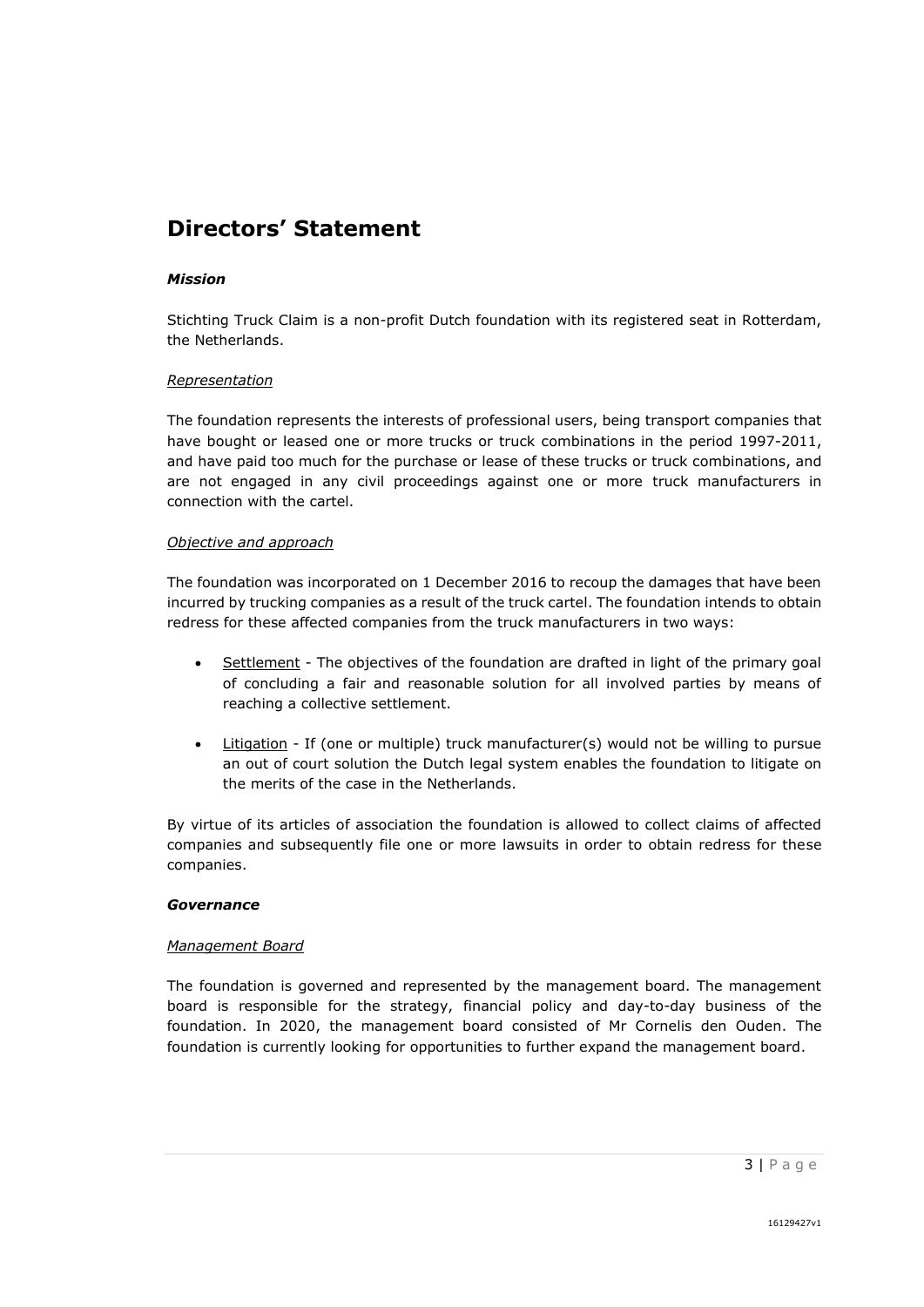#### *Supervisory Board*

The articles of the foundation allow the possibility to install a supervisory board to supervise the foundation's management board and the general course of affairs and business of the foundation. The foundation appointed Mr. Arie van der Steen on 3 March 2020 as supervisory board member.

#### *Case Background*

On 19 July 2016, the European Commission (EC) found that MAN, Volvo/Renault, Daimler, Iveco, and DAF breached EU Antitrust rules. On 27 September 2017 the EC issued a press release informing that it had also concluded that Scania participated in the cartel. Scania was fined as well.

The truck manufacturers were involved in prohibited collusion on truck pricing and on passing on the costs of compliance with stricter emission rules for a period of about 14 years. The five truck manufacturers (and subsidiaries) listed in the decision acknowledged their liability for the cartel and reached a settlement with the EC. Scania chose not to cooperate with the EC during the investigation, but was fined in a later stage. MAN escaped a fine since they applied for leniency and revealed the existence of the cartel.

#### *The EC decision*

The EC found that the anticompetitive behavior of the truck manufacturers was related to (at least):

- coordinating prices at "gross list" level for medium (6-16 tons) and heavy (>16 tons) trucks in the EEA;
- the timing for the introduction of emission technologies for medium and heavy trucks to comply with the increasingly strict European emissions standards (from Euro III through to the currently applicable Euro VI); and
- the passing on to customers of the costs for the emissions technologies required to comply with the increasingly strict European emissions standards (from Euro III through to the currently applicable Euro VI).

#### *Scope and period*

The infringement covered the entire European Economic Area (EEA), including the UK, and lasted about 14 years - roughly from 1997 until January 2011 – when the EC carried out unannounced inspections of the firms.

#### *Affected companies*

The truck cartel has affected a significant number of haulers operating in Europe, together with companies which have their own fleets. These are *inter alia* businesses which purchased medium and heavy duty trucks from MAN, Volvo/Renault, Daimler, Iveco and/or DAF between 17 January 1997 and 20 September 2010 (MAN) /18 January 2011 (others). It is clear from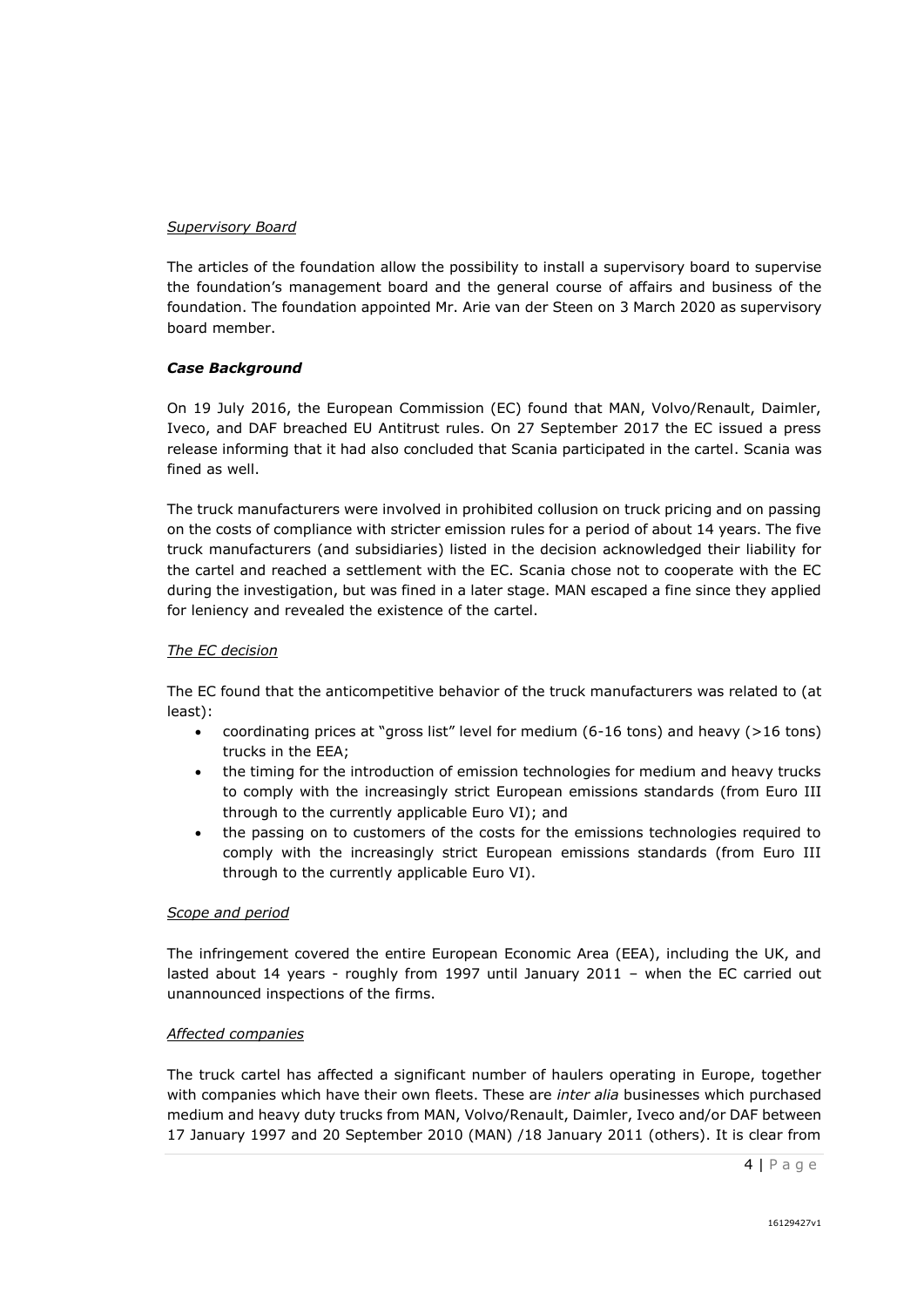a EC press release of 17 September 2017 that Scania also participated in the cartel.

By virtue of its articles of association, the foundation represents the interests of all these affected companies.

#### *Participants and Partners*

#### *Participants*

Since its incorporation, the foundation has built a portfolio of affected companies in multiple European jurisdictions, thereby focusing on SME companies. This multi-jurisdiction approach allows the foundation to bundle damage claims and data relating to the same infringement.

The terms and conditions of the participation are laid down in a Participation Agreement.

#### *Partners*

The foundation has concluded partnerships with organizations from local jurisdictions to help the foundation with (the collection of) claims in the start-up phase. Partners of the foundation provide multiple services, such as:

- rendering general advice and expertise to the foundation with respect to relevant aspects of law within the partner's jurisdiction;
- operating as a local contact for local victims, other relevant interest groups and the media;
- securing active support of victims that become a participant in the foundation; and
- promoting of the Foundation and its efforts within the certain jurisdiction.

#### *Actions of the foundation during the year 2020*

The year 2020 has been the fourth financial year since the incorporation of the foundation on 1 December 2016.

#### *Legal Proceedings in the Netherlands*

On 18 December 2019, the foundation submitted the writ of summons with the Amsterdam District Court. With this step, the foundation initiated legal proceedings for its participants.

Alongside the participants' proceedings, there are various other legal proceedings ongoing in the Netherlands. The Amsterdam District Court tries to coordinate these cases as much as possible. Legal proceedings that have been filed within a certain period are clustered in "Batches" so that these legal proceedings can be addressed in an efficient manner.

The participants' proceedings are part of the so-called "Second Batch".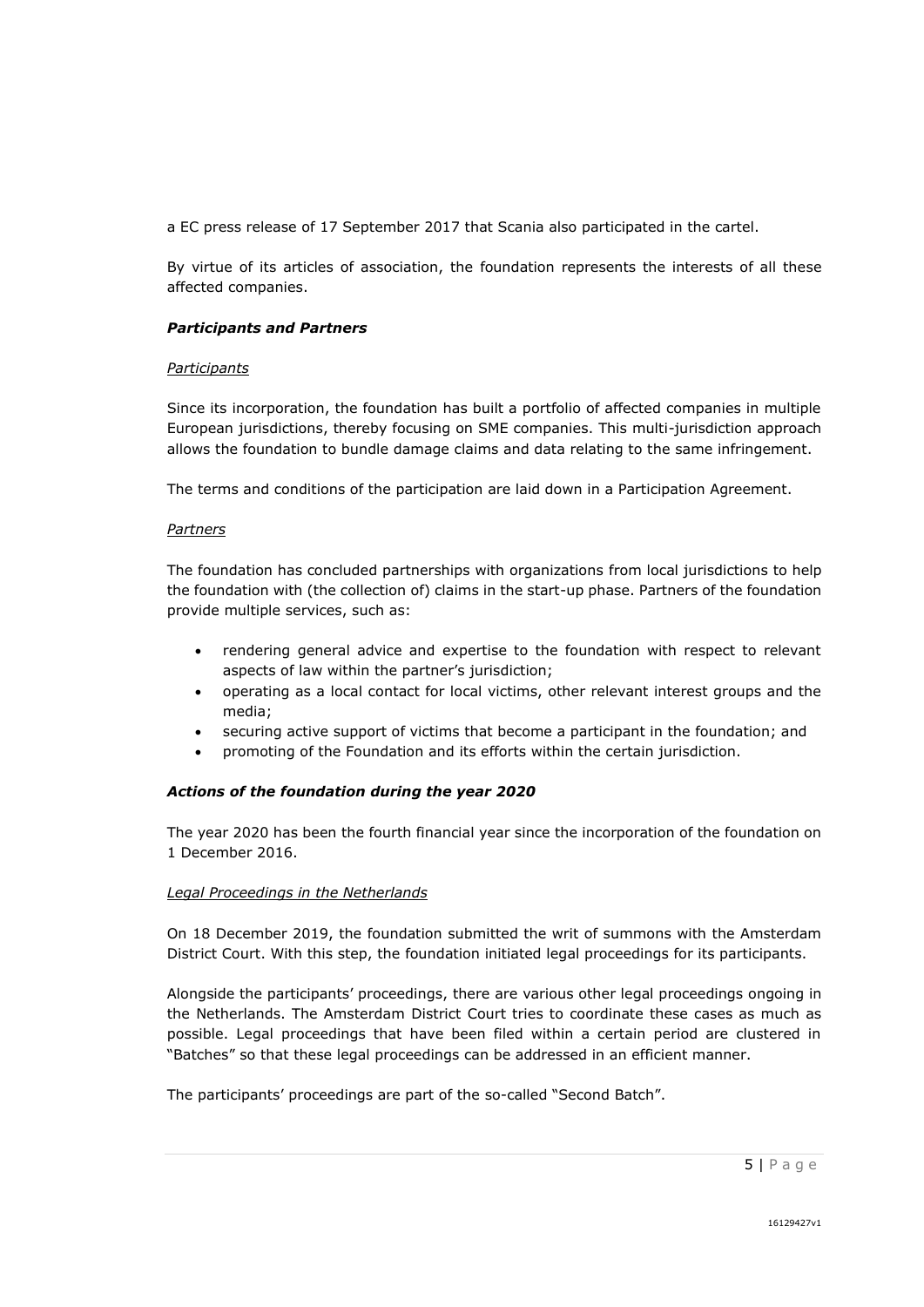#### *Organizational Hearing "Second Batch"*

An organizational hearing for the "Second Batch" took place on 12 March 2020. During the hearing, all parties discussed the further course of the proceedings and made some practical arrangements (i.e. filing of documents and exhibits, terms for submissions, etc.).

#### *Hearing "First Batch"*

The Truck Manufacturers submitted their written defences for the "First Batch" on 1 July 2020. The Amsterdam District Court ordered a (digital) hearing on certain legal topics in the "First Batch". This hearing took place on 24-26 November 2020.<sup>1</sup>

#### *Next steps*

The Defendants need to submit their written submissions in the "Second Batch" in Q3 2021. The Amsterdam District Court ordered a similar hearing as in the "First Batch", which will take place in Q3 2022.

#### *Financials*

The foundation follows a strict "*no-cure-no-pay*" arrangement with its participants. Participants can join the foundation completely free of charge. All costs (including legal costs) will be borne by the foundation, for which it has obtained external funding from Vannin Capital – a professional litigation funder from the UK.

In return, the foundation deducts a certain percentage of the settlement amount (if aggrieved companies settle their claim) or from the compensation amount that has been obtained in court (in case of successful litigation on the merits). This is 20% of the compensation amount after successfully litigating individual claims and 15% of the settlement amount after a voluntarily settlement.

The foundation has corresponded with the tax authorities regarding its tax obligations. It obtained a preliminary ruling from the tax authorities that it is able to deduct VAT.

#### *Meetings*

The management board, supervisory board, legal counsel and funders of the foundation regularly consulted each other via email, phone and have held (digital) meetings. The conversations and messages focused on the foundation's (legal and operational) strategy, the governance, the financial affairs of the foundation, and the general course of affairs around the truck cartel case.

<sup>1</sup> On 12 May 2021, the Amsterdam District Court rendered an interim judgment (see ECLI:NL:RBAMS:2021:2391).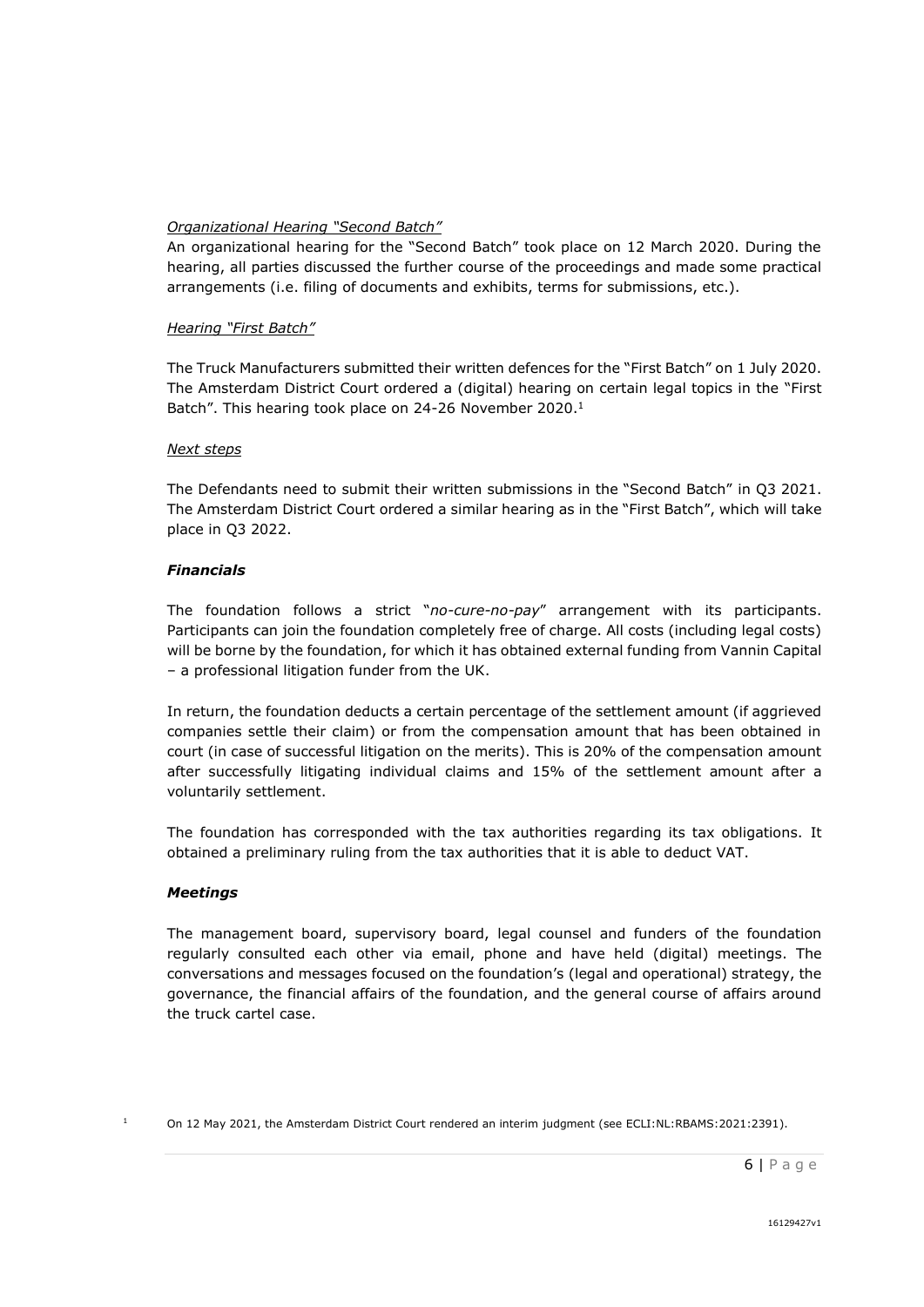#### *Information and communication*

#### *Website and registration platform*

The foundation has developed an international platform where participants can simply register and upload the necessary data.

The claim platform is assessable for participants through the website of the Foundation: www.truckclaim.org. The claim platform provides a structured and safe way to information that is needed to fully register with the foundation. The participants on their end will be able to monitor the registration process from their personal account.

#### *News letters*

The webpage is particularly focused on the international market and allows an easy registration for trucking companies.

During 2020, the foundation sent regular newsletters to its participants. These newsletters provide the participants with a general update on the courses of action of the foundation, particularly regarding the ongoing legal proceedings against the Truck Manufacturers for its participants before the Amsterdam Court in the Netherlands.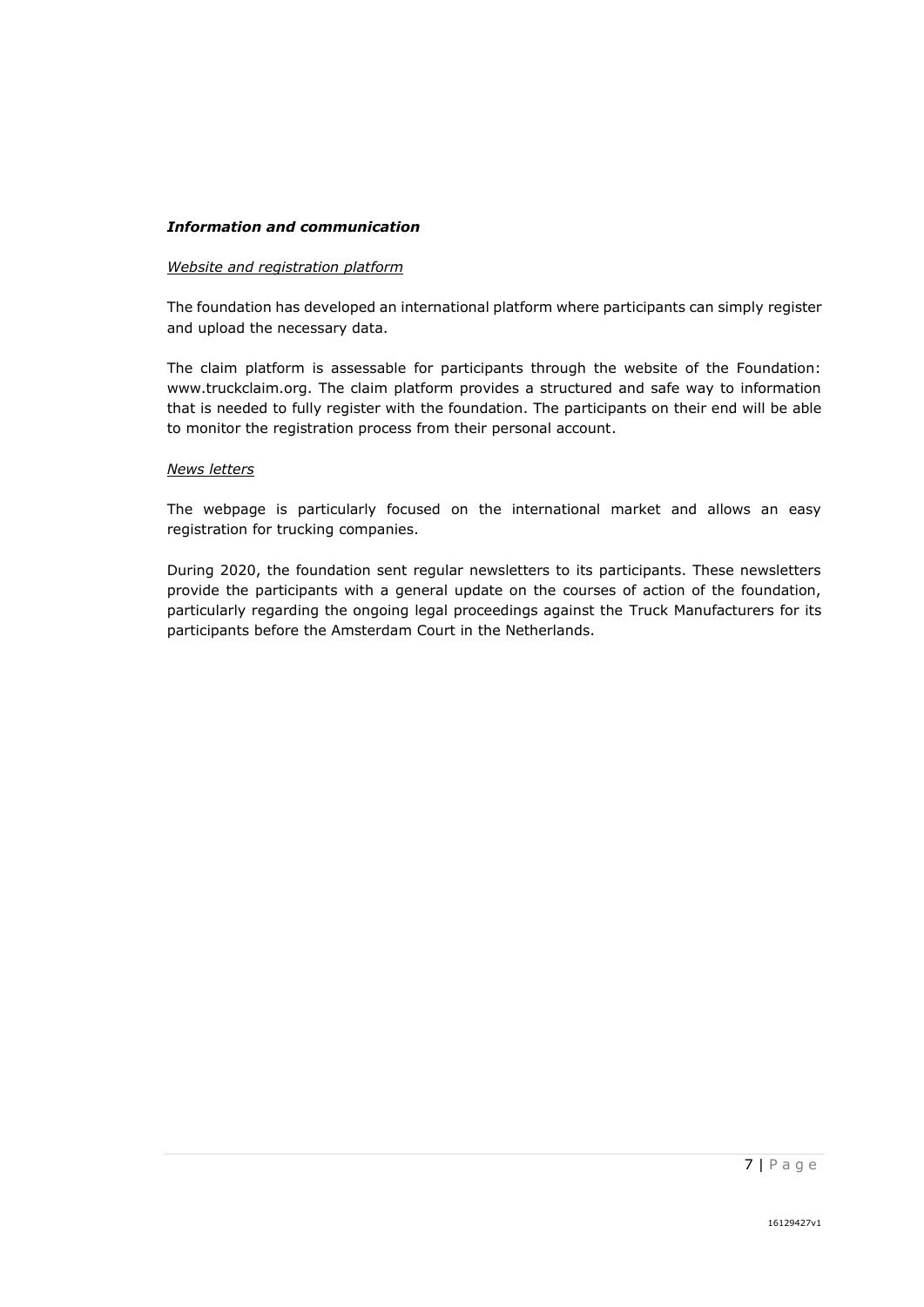**Annual Accounts 2020**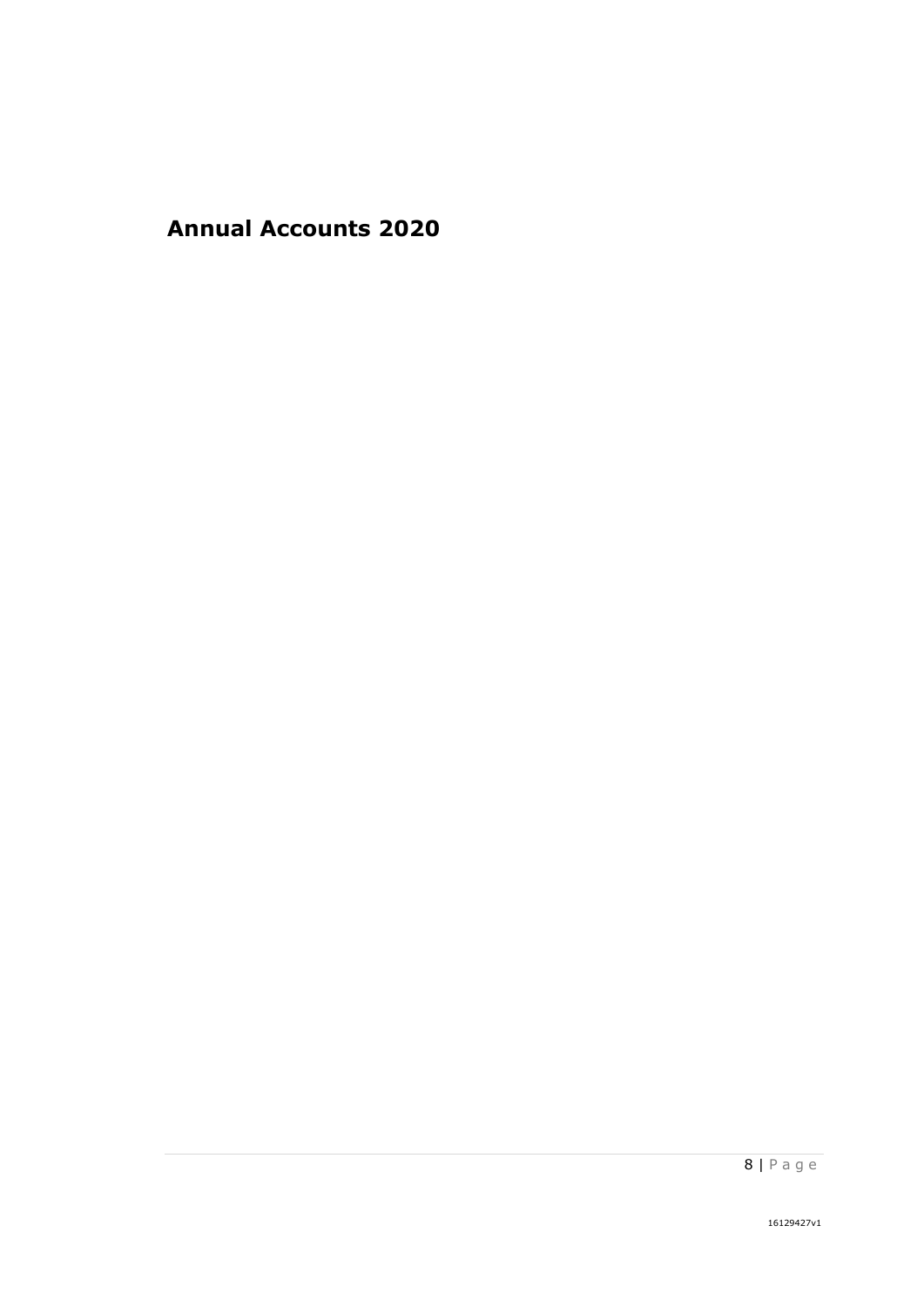# **A. Balance Sheet**

|                                          |   | 31.12.2020 |            | 31.12.2019 |
|------------------------------------------|---|------------|------------|------------|
| <b>FIXED ASSETS</b>                      |   |            |            |            |
| Intangible fixed assets                  |   | --         |            |            |
| Tangible fixed assets                    |   |            |            |            |
|                                          |   |            |            |            |
| <b>CURRENT ASSETS</b>                    |   |            |            |            |
| Inventories                              |   |            |            |            |
| Receivables                              | € | 68,087     | €          | 242,011    |
| Cash and bank balances                   | € | 83,844     | €          | 83,678     |
|                                          |   |            |            |            |
| <b>CURRENT LIABILITIES</b>               |   |            |            |            |
| Creditors                                | € | 50,206 €   |            | 153,822    |
| <b>Accrued liabilities</b>               | € | 15,799     | €          | 50,737     |
|                                          |   |            |            |            |
| Current assets minus current liabilities | € | 85,926     | €          | 121,130    |
|                                          |   |            |            |            |
| Assets minus current liabilities         | € | 85,926     | $\epsilon$ | 121,130    |
|                                          |   |            |            |            |
| <b>EQUITY</b>                            | € | 85,926     | €          | 121,130    |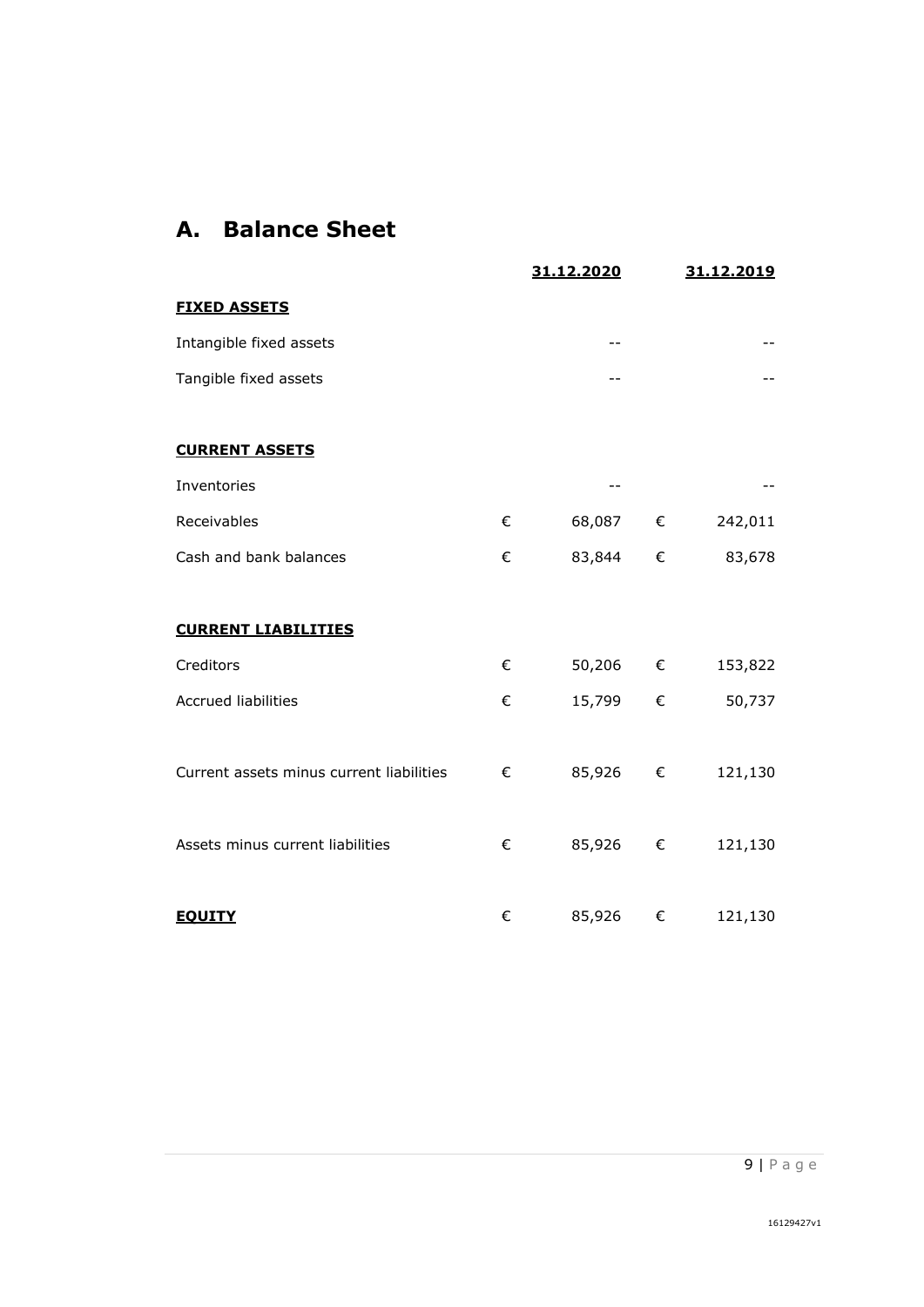# **B. Statement of Income and Expenses**

|                              |   | 2020           |   | 2019                             |
|------------------------------|---|----------------|---|----------------------------------|
| <b>INCOME</b>                |   |                |   |                                  |
| Third Party Funding          | € | $\overline{0}$ | € | $\pmb{0}$                        |
|                              |   |                |   |                                  |
| <b>Total</b>                 | € | $\mathbf 0$    | € | $\mathbf 0$                      |
|                              |   |                |   |                                  |
| <b>EXPENSES</b>              |   |                |   |                                  |
| Legal & Notary               | € | 178,951        |   | 301,868                          |
| Management/Remuneration Fees | € | $12,744$ €     |   | 12,013                           |
| Other                        | € | 94,343 €       |   | 141,054                          |
|                              |   |                |   |                                  |
| Total                        | € | 286,038 €      |   | 454,935                          |
|                              |   |                |   |                                  |
| <b>Operating Income</b>      | € |                |   | $(286,038)$ C $(454,935)$        |
|                              |   |                |   |                                  |
| <b>Non-operating Income</b>  | € | $\mathbf 0$    | € | $\mathbf 0$                      |
|                              |   |                |   |                                  |
| <b>Net result</b>            | € |                |   | $(286,038)$ $\qquad$ $(454,935)$ |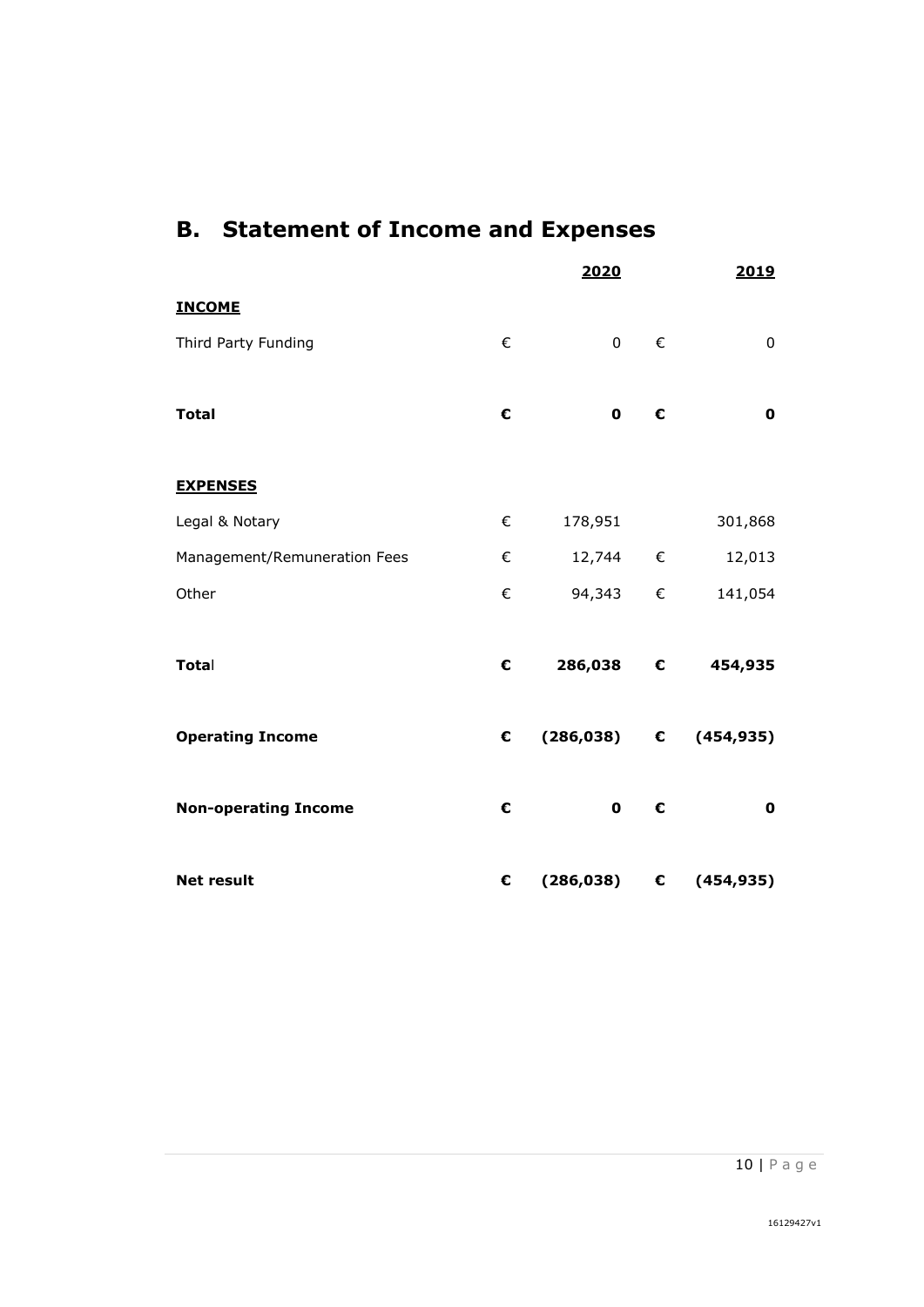# **Notes to the Annual Accounts 2020**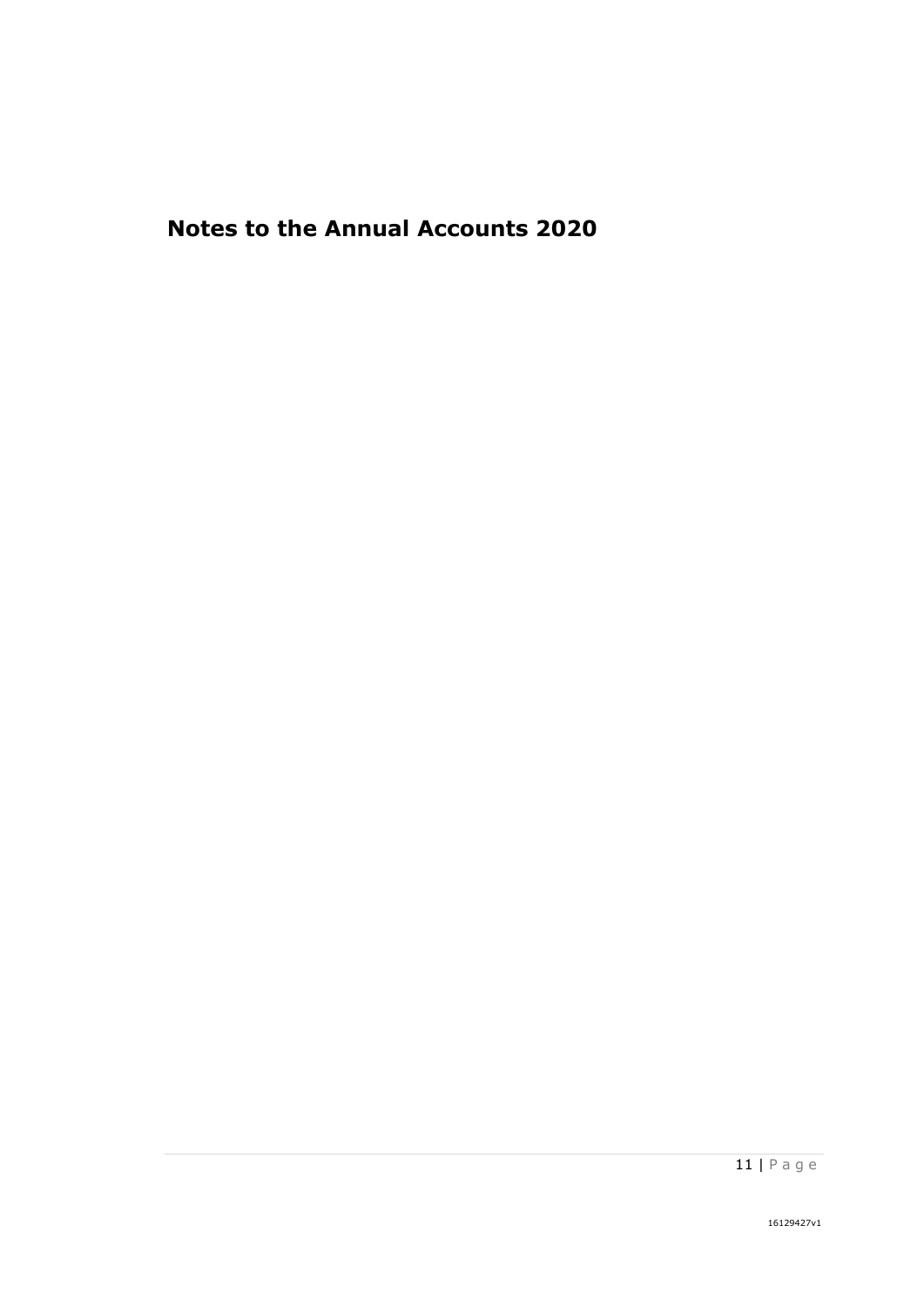# **A. Notes to the Balance Sheet**

#### **BALANCE SHEET VALUATION POLICIES**

#### **General**

Stichting Truck Claim is a Dutch non-profit foundation and represents the interests of European Trucking Companies that suffered damage as a result of the Truck Cartel.

Valuation of assets and liabilities and determination of the result take place under the historical cost convention.

Unless mentioned otherwise at the relevant principle for the specific balance sheet item, assets and liabilities are presented at face value.

#### **Receivables**

Upon initial recognition the receivables are recorded at the fair value and subsequently valued at the amortized cost. The fair value and amortized cost equal the face value. Provisions deemed necessary for doubtful accounts are deducted. These provisions are determined by individual assessment of the receivables.

#### **Cash and cash equivalents**

Cash and cash equivalents are valued at nominal value and, insofar as not stated otherwise, are at the free disposal of the company.

#### **Current liabilities**

Current liabilities concern debts with a term of less than one year. Upon initial recognition the current liabilities are recorded at the fair value and subsequently valued at the amortized cost.

#### **Equity**

The equity is the actual funding up to 31 December 2020 minus the expenses made up to and including 31 December 2020. Additional funding is guaranteed by the additional funding acquired in April 2019.